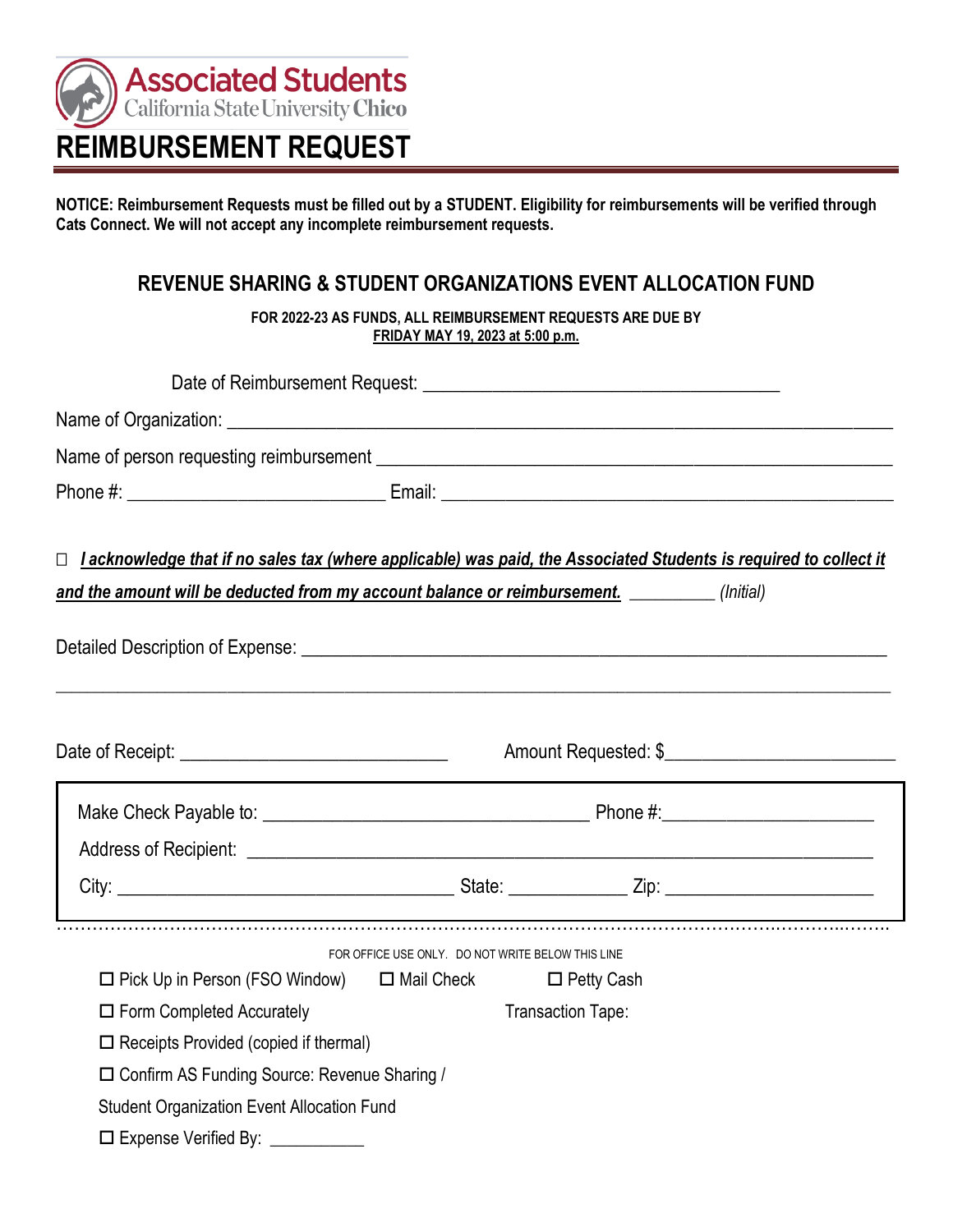

#### **REVUE SHARING**

 Cats Connect Verified By: \_\_\_\_\_\_\_\_\_ REVUE SHARING Project/Object 0150-\_\_\_\_\_\_\_\_\_\_\_\_\_\_\_\_ **Account depleted Yes / No Balance Remaining \_\_\_\_\_\_\_\_\_\_\_\_\_\_\_\_\_\_\_** 

### **SOEAF**

Project/Object 0160-8160

## **REVENUE SHARING & STUDENT ORGANIZATIONS EVENT ALLOCATION FUND General Guidelines for a Reimbursement Requests**

- • Contact the Associated Students Wildcat Leadership Center front desk staff to set up a 15- minute appointment to get the reimbursement approved. This can be done by calling (530) 898-5701, emailing [associatedstudents@csuchico.edu,](mailto:associatedstudents@csuchico.edu) or coming into the office to schedule it in person in BMU 220.
- All reimbursement requests must be filled out and submitted by a student club member who is approved to do business on behalf of the organization (Listed on Wildcat Sync/Cats Connect).
- Any receipt submitted for reimbursement must be dated on or after 7/1/22.
- • All receipts submitted for reimbursement must be original, itemized, showing every item purchased.
- All receipts submitted for reimbursement must show proof of payment (cash / coin / debit / credit). Venmo, CashApp, and PayPal are not reimbursable in lieu of a receipt. \*If an invoice doesn't show proof of payment, a bank statement screenshot will suffice that shows the date, bank/person's name, dollar amount, and isn't 'pending'
- We cannot reimburse any type of receipt paid for by an EBT card.
- • If a receipt is submitted that has **not** had tax applied appropriately (ex: purchasing something from a state that does not require tax), the student will receive full reimbursement for the receipt total and a tax amount will be withdrawn from the Revenue Sharing account. If there is not enough Revenue Sharing in the account for the tax to be deducted along with the full Reimbursement Request amount, the tax will then be deducted from the Reimbursement Request amount to ensure that it is being applied in the State of California.